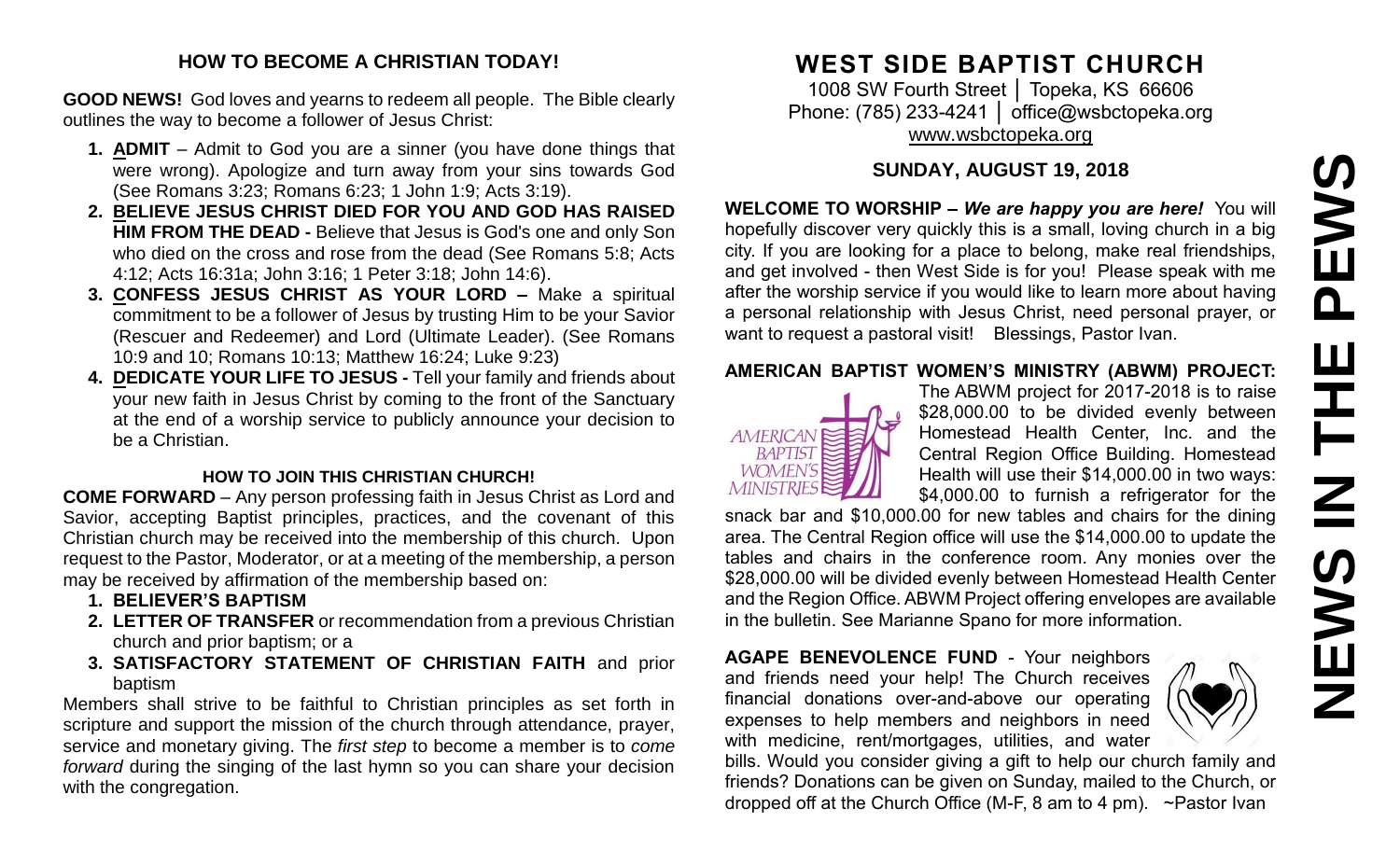#### **AUTOMATED EXTERNAL DEFIBRILLATOR (AED) –** The new Automate



External Defibrillator (AED) has arrived. It was installed in the elevator foyer. Please see me if you are willing to attend a Cardiopulmonary Resuscitation (CPR) class with instructions on using

the AED. ~ Pat Carreno

**BIBLE STUDY -** Come for the free one-hour small group study of the biblical book **"ACTS OF THE APOSTLES" on Wednesdays at 10:30 am in Holmer Hall**. The Bible study is taught start-to-finish ("lectio continua"), no previous experience necessary. Bible studies are free and open to the public.

**BOILER REPAIRS –** The Church voted unanimously during the Quarterly Business Meeting on April 29 to accept the \$43,000.00 bid from McElroy's Mechanical Contractors to repair the boilers this summer. The church has **received \$20110.07** in donations for these unexpected repairs. See Harry Carpenter for details about the boilers. Talk with



Nancy Lindberg, Church Treasurer, about donations and/or a pledge.

**IT'S KARAOKE NIGHT!** Saturday, August 25 at 6:30 pm has been cancelled.

**FRUIT & VEGETABLE FOOD PANTRY –** Free bread, fruits, and vegetables on **Wednesdays from 4:00 to 6:00 pm**, while supplies last. PROGRAM ELIGIBILITY: Households living in Topeka area (zip code 66601-66619). INCOME GUIDELINES: None. **ID REQUIRED:** Client must bring a PHOTO ID AND A PIECE OF US MAIL with client's name and



current address for identification. HOUSEHOLDS: One household per address. All food is available at no cost. West Side does not participate in Client Track.

**SUMMER SCHEDULE: Every other Wednesday**

**- August 29**

## **WEEKLY CALENDAR**

#### **SUNDAY, AUGUST 19**

| 9:15 am           | Sunday School Cinema & Breakfast (HH) |
|-------------------|---------------------------------------|
| 10:30 am          | Worship Service (S)                   |
| $2:30 \text{ pm}$ | Mission Meeting (HH)                  |

#### **MONDAY, AUGUST 20**

| $9:00 - 11:00$ am        | <b>Baby Closet Ministry</b>    |
|--------------------------|--------------------------------|
| $6:00 - 9:00 \text{ pm}$ | Capital City Men's Chorus (FH) |

#### **TUESDAY, AUGUST 21**

| $9:00 \text{ am}$ | Music Committee Meeting (HH) |
|-------------------|------------------------------|
| $5:30 \text{ pm}$ | Christian Ed Meeting (HH)    |

#### **WEDNESDAY, AUGUST 22**

| 10:30 am         | Bible Study (HH)                      |
|------------------|---------------------------------------|
|                  | No Fruit & Vegetable Food Pantry (FH) |
| $5:00 - 7:00$ pm | <b>Baby Closet Ministry</b>           |

#### **THURSDAY, AUGUST 23**

1:00 - 3:00 pm Baby Closet

#### **FRIDAY, AUGUST 24 Pastors Day Off**

#### **SATURDAY, AUGUST 25**

| $1:00$ pm         | <b>Worship Team Practice</b>   |
|-------------------|--------------------------------|
| $6:30 \text{ pm}$ | <b>Cancelled Karaoke Night</b> |

#### **SUNDAY, AUGUST 26**

| $9:15 \text{ am}$ | Sunday School Cinema & Breakfast (HH) |
|-------------------|---------------------------------------|
| $10:30$ am        | Worship (S)                           |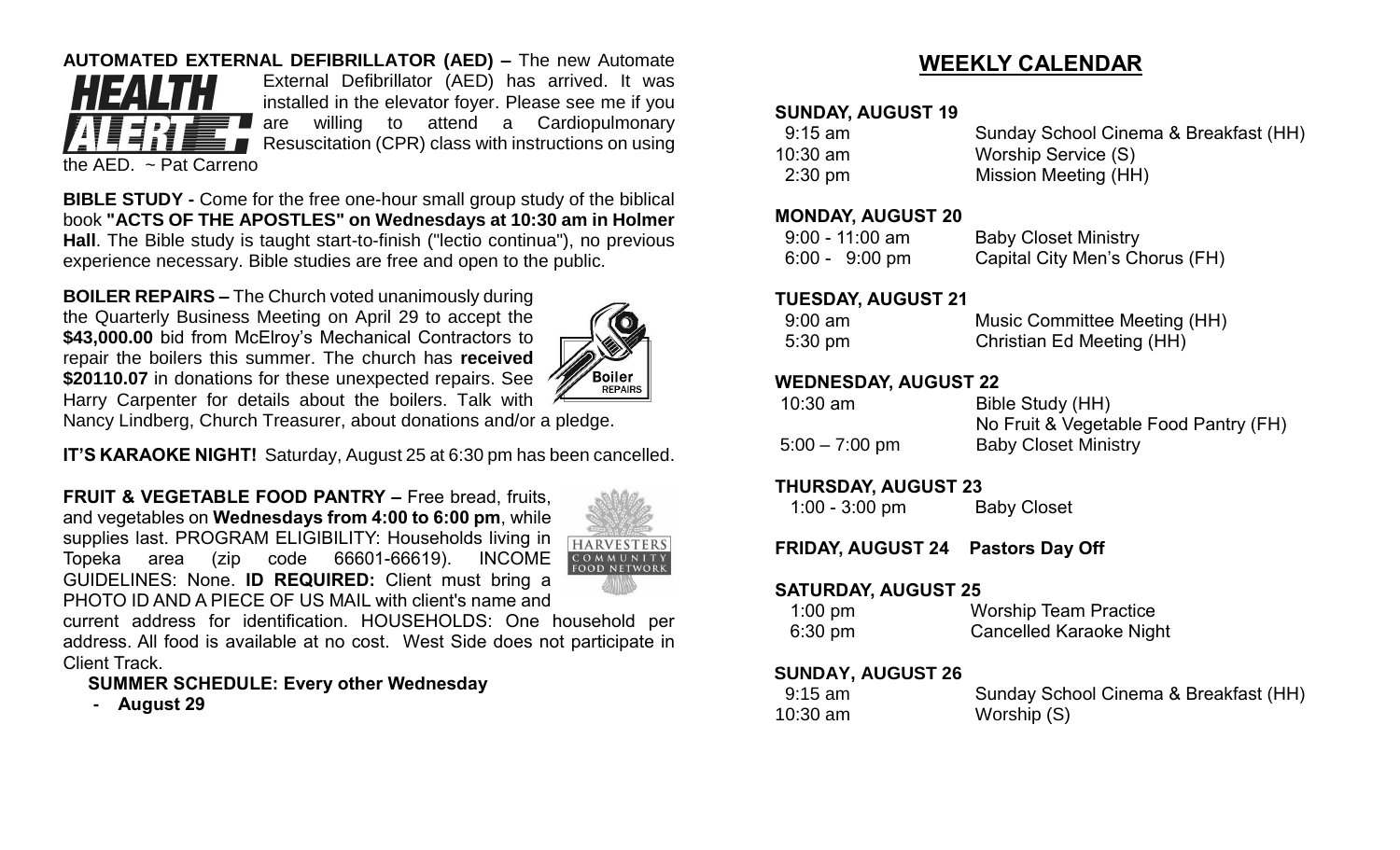## **IN OUR THOUGHTS AND PRAYERS**

Mark Arnold – Healing for health concerns Martha Beyer – Healing for health concerns Mark Calloway – Healing for health concerns Al Carpenter – Healing for health concerns Bradley Carpenter – Healing for health concerns Harry and Pat Carpenter – Healing for health concerns Pat Carreno – Healing for health concerns Esther Carrier – Healing for health concerns Shirley Dell – Healing for health concerns Larry Gill – Healing (Harry Carpenter's friend) Ernie and Judy Longstaff – Healing for health concerns Hilda Lundgren – Healing for health concerns Nancy May – Healing for health concerns Cale Miller – Healing (Harry Carpenter's friend) Marie Merrifield – Healing for health concerns Rogene Moody – Healing for health concerns Don Morris – Healing for health concerns Ken Paslay – Healing for health concerns Cole Payne – Healing for health concerns (Alice and Clarence's grandson) Edward Perkins – Healing for health concerns (Gardner, KS) Becky Poe – Healing for health concerns Jill Roesler – Healing for health concerns Michael Silsby – Healing for health concerns (Rogene Moody's grandson) Keith Springer – Healing for health concerns (Marianne Spano's brother)

# Lola Zab – Healing for health concerns (Marianne Spano's sister)

### **HOMEBOUND & CARE FACILITIES:**

\*June Cunningham –Brewster Place \*Etta Landis – Legend \*Helen Farrar – Plaza West Care Center \*Mae Martin – Plaza West \*Gerald Haney – \*Theo Penny – Lawrence \*Russ Hunter – \* \*Juanita Plankinton – \*Mary Lou Johnson – Aldersgate \*Hazel Smith-Tindall – \*Alice Kieffer – \*Reginald Kirby –

**HABITAT FOR HUMANITY -** Volunteers Needed! The Habitat for Humanity Faith Build is an opportunity for our faith groups to put God's love into action. Over 20 Topeka faith groups have come together to construct



a home in our Ward Meade Neighborhood. If you are interested in joining these efforts, please sign-up at [http://www.topekahabitat.org/faith-build.](http://www.topekahabitat.org/faith-build) Or, contact Janice at (785) 234-4322 or [exec@topekahabitat.org.](mailto:exec@topekahabitat.org) See Don Johnson for details.

**NEWS FROM CHRISTIAN EDUCATION -** Our Summer Sunday School Cinema



has been a wonderful time of fellowship and discussions. Thanks to Pastor Ivan for his thought-provoking questions and to everyone who's shared yummy treats. We plan to run through Labor Day weekend.

We need everyone to please fill out the Sunday

School Survey to help us plan our fall programs. It's our intent to offer relevant and interesting classes, and we need your input.

We're also gearing up for Wonderful West Side Wednesdays to begin with a Western Round-up on Aug 29. We still need some volunteers to help with some simple tasks. Consider joining this wonderful mission of our church where we work to feed our neighbors both physically and spiritually. God has blessed us with this task and we look forward to this new season of activities where we can share His message and love. The same of the C.E. Coordinator and the Alice Payne, C.E. Coordinator

The Heartsaver CPR/AED and First- Aid Training was held on June 28 here at the church. The course provides a 2 year certification and guidelines set forth by the American Heart Association. Those who are now certified are Pastor Ivan Greuter, Jessa Greuter, Macy Greuter, Mark Arnold, Jim Goodnow and Ernie Longstaff. Thank you all for taking the time to become CPR/AED certified. If there is anyone interested in taking this class, please let me know. Pat Carreno

The Baby Closet received a donation from the Diaper Depot. Those items donated were several boxes of diapers, pull ups, and baby wipes. This donation was a big help to keep our diapers in stock. Community Action is now in charge of the Diaper Depot. We are so grateful to the Diaper Depot for their donation. Pat Carreno